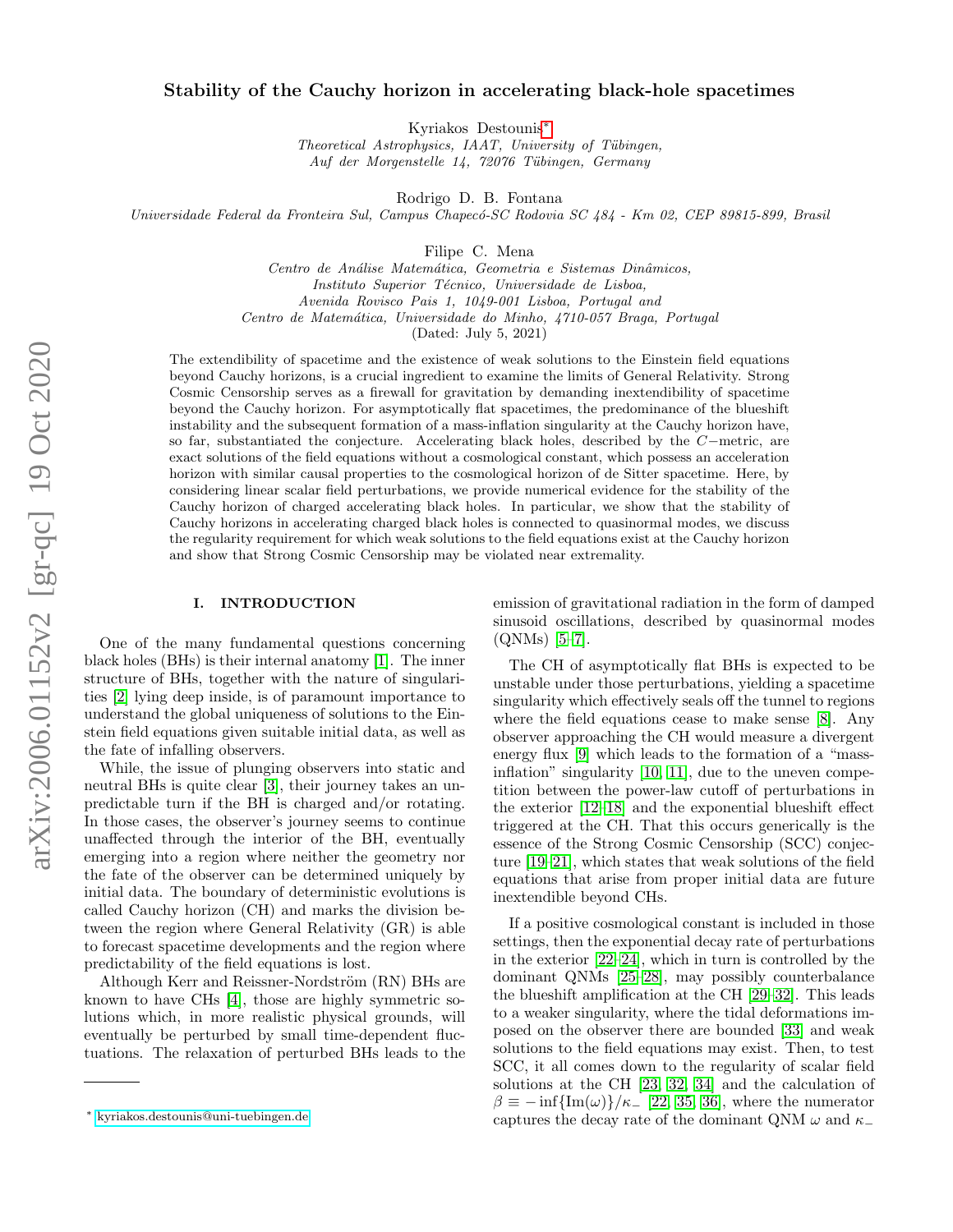is the surface gravity of the CH, which governs the exponential perturbation growth there. For SCC to hold in these asymptotically de Sitter settings,  $\beta < 1/2$ , which guarantees the breakdown of field equations at the CH [\[37\]](#page-5-12). If on the other hand  $\beta > 1/2$ , then SCC may be violated.

The conclusions of very recent studies are the following: near-extremally-charged Reissner-Nordström-de Sitter (RNdS) BHs violate SCC with scalar [\[35,](#page-5-10) [38–](#page-5-13)[40\]](#page-5-14), Dirac [\[41,](#page-5-15) [42\]](#page-5-16) and gravitational perturbations [\[43\]](#page-5-17), while Kerr-de Sitter BHs do not [\[44\]](#page-5-18). For a list of contemporary studies see [\[45–](#page-5-19)[66\]](#page-5-20).

Most studies, so far, have been performed under the assumption that BHs are static (or stationary) objects which do not "move" in space. On the contrary, many BHs are found in binary systems. The gravitational wave emission from those binaries leads to the increment of the BH velocities. Thus, these BHs seem to move and accelerate with respect to our own reference frame.

A starting point to describe accelerating BHs is the C−metric [\[67\]](#page-5-21) which is an axisymmetric exact solution of the field equations with a boost symmetry [\[68\]](#page-5-22). Although its geometrical properties are well known [\[68\]](#page-5-22), the physics of accelerating BHs has not been so well understood and, in part, this is because an appropriate framework to study their thermodynamics was lacking until recently [\[69](#page-5-23)[–72\]](#page-5-24). Within GR, the C−metric has also been used to investigate radiation at infinity [\[73–](#page-5-25)[76\]](#page-5-26). However, it has been beyond classical GR that applications of the C−metric had most impact, e.g. in studies about the creation of BH pairs [\[77,](#page-5-27) [78\]](#page-5-28), the splitting of cosmic strings [\[79\]](#page-5-29) and, most notably, in the construction of the black ring solution in five dimensions [\[80\]](#page-5-30).

The charged version of the C−metric possesses a CH, similar to that of RN [\[78\]](#page-5-28). The additional feature of the C−metric is the existence of an acceleration horizon; a hypersurface beyond which any event is unobservable to the accelerating BH's light cone. Although the C−metric which we consider here has no cosmological constant, its causal structure shares many similarities with RNdS spacetimes [\[78,](#page-5-28) [81\]](#page-6-0). The reason is that the acceleration horizon essentially disconnects infinity from the region between the event and acceleration horizon, where observers reside, and the boundary conditions for the wave equation are significantly altered.

The investigation of the stability of the Cauchy horizon in accelerated BHs has been hampered by the fact that, until very recently, there were no studies about the decay of scalar perturbations on those backgrounds. This was partly due to the non-trivial geometry of accelerating BHs and their horizons which are not spherically symmetric. Note though the preliminary study [\[82\]](#page-6-1), where a simplified analysis was performed using null radiation.

A recent numerical approach has revealed that linear scalar perturbations decay exponentially on the charged C−metric and, most importantly, their decay between the event and acceleration horizon is controlled by the dominant QNMs [\[83\]](#page-6-2). This result is in agreement with <span id="page-1-1"></span><span id="page-1-0"></span>,

the rigorous proof of stability and exponential decay of perturbations in asymptotically de Sitter black holes [\[22–](#page-5-1) [24,](#page-5-2) [27\]](#page-5-31). So, as in RNdS, the exponential decay of perturbations in the exterior of the accelerating BH may possibly counterbalance the exponential blueshift at the CH. This is in contrast with the behavior of perturbations on non-accelerating asymptotically flat BHs, which exhibit a power-law cutoff at late times.

Unlike the case of Kerr-dS [\[27\]](#page-5-31), there is no rigorous mathematical proof yet about the spectral gap and QNM dominance close to the horizons of the charged C−metric. However, the methods of [\[27\]](#page-5-31) for Kerr-dS are expected to apply in our case, as the wave operator involved is considerably simpler in the absence of rotation.

Another ingredient that was missing in order to study SCC in the charged C−metric was the calculation of an eventual  $\beta$  threshold beyond which the conjecture could be violated. We argue that a threshold indeed exists and is still given by  $\beta > 1/2$ . Then, by computing  $\beta$  we provide clear numerical evidence which indicate that SCC may be violated in near-extremally-charged accelerating BHs. To our knowledge, this is the first stability result of the Cauchy horizon in accelerating BH spacetimes.

## II. THE CHARGED C−METRIC IN BRIEF

Spacetimes based on the charged C−metric can be interpreted as representing axisymmetric electricallycharged BHs, accelerating along the axis of symmetry due to the presence of a cosmic string [\[68,](#page-5-22) [81,](#page-6-0) [84\]](#page-6-3). Such BHs are described by the line element

$$
ds^{2} = \frac{1}{\Omega^{2}} \left( -f(r)dt^{2} + \frac{dr^{2}}{f(r)} + \frac{r^{2}d\theta^{2}}{P(\theta)} + P(\theta)r^{2}\sin^{2}\theta d\varphi^{2} \right)
$$
\n(1)

with  $\Omega = 1 - \alpha r \cos \theta$  and

$$
f(r) = \left(1 - \frac{2M}{r} + \frac{Q^2}{r^2}\right)(1 - \alpha^2 r^2),\tag{2}
$$

$$
P(\theta) = 1 - 2\alpha M \cos \theta + \alpha^2 Q^2 \cos^2 \theta, \tag{3}
$$

where  $M, Q$  and  $\alpha$  are related to the BH mass, charge and acceleration, respectively. We observe that although there is no cosmological constant term in [\(2\)](#page-1-0) the acceleration parameter  $\alpha^2$  is dimensionally equivalent to a cosmological constant (in geometrized units). Therefore, one can expect that  $\alpha^2$  may play the role of an effective cosmological constant in [\(1\)](#page-1-1). For a generalization of the C−metric to include an actual cosmological constant, see [\[85\]](#page-6-4). The metric [\(1\)](#page-1-1) asymptotes to the RN solution as  $\alpha \to 0$  and to the C−metric as  $Q \to 0$ . There is a curvature singularity at  $r = 0$ , while the roots of  $f(r)$ determine the causal structure of spacetime. There exist three null hypersurfaces at

$$
r = r_{\alpha} := \alpha^{-1}, \qquad r = r_{\pm} := M \pm \sqrt{M^2 - Q^2}, \quad (4)
$$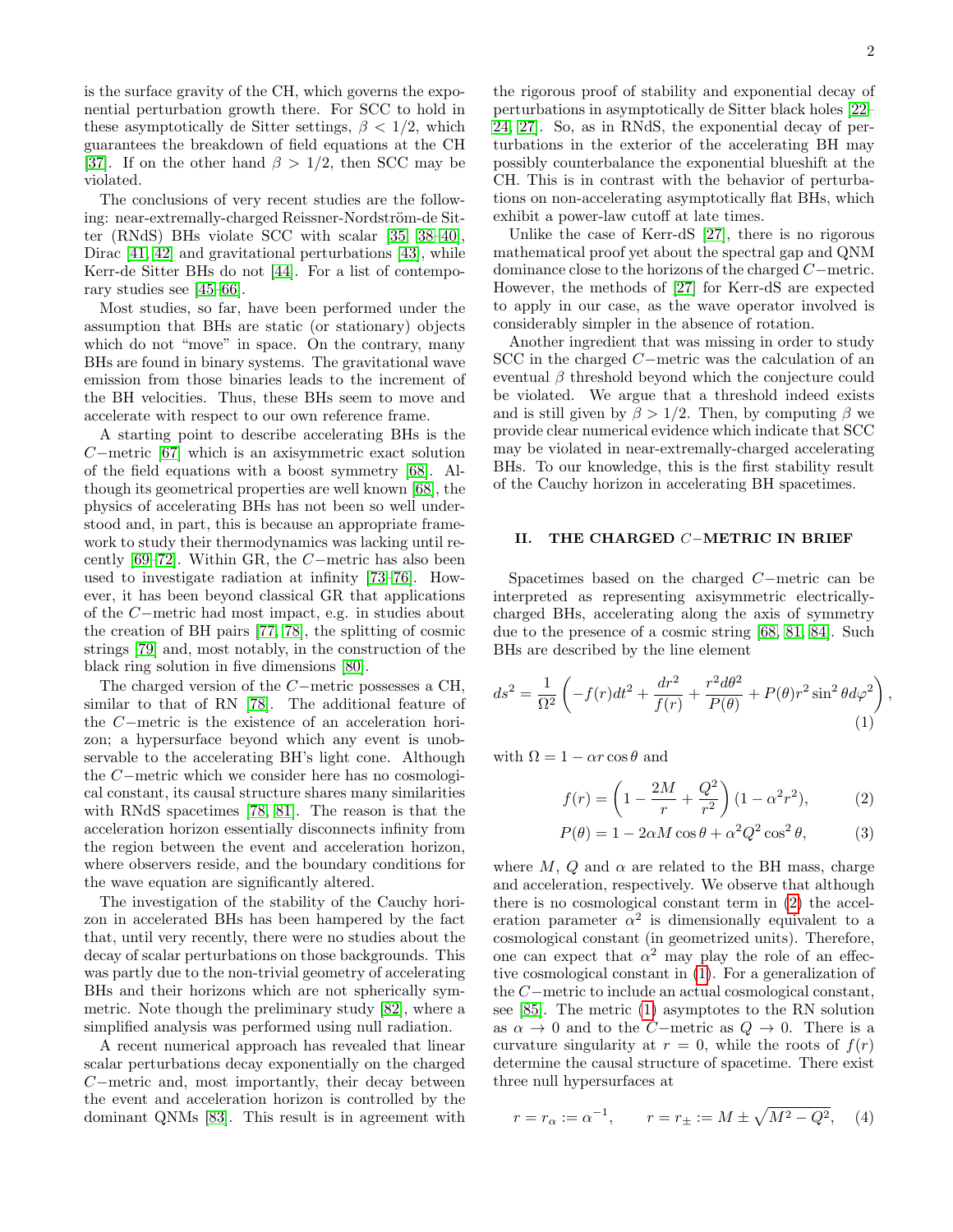called the acceleration horizon  $r_{\alpha}$ , event horizon  $r_{+}$  and Cauchy horizon  $r_-,$  which must satisfy  $r_-\leq r_+\leq r_\alpha$ , where  $\alpha \leq 1/r_+$ . If  $M = Q$ , then the event horizon coincides with the CH and the BH is extremal. Each horizon has a surface gravity given by [\[81,](#page-6-0) [86\]](#page-6-5):

$$
\kappa_i = \left| \frac{f'(r)}{2} \right|_{r=r_i}, \quad i \in \{-, +, \alpha\}.
$$
 (5)

Conical singularities occur on the axis at  $\theta = 0$  and  $\theta = \pi$ designating the existence of deficit or excess angles. If we assume that  $\varphi \in [0, 2\pi C)$ , where  $C = 1/P(\pi)$ , then we can remove the conical singularity at  $\theta = \pi$  to end up with a deficit angle at  $\theta = 0$  (see [\[81,](#page-6-0) [83\]](#page-6-2) for a detailed analysis). The metric [\(1\)](#page-1-1) can, therefore, be understood as a RN-like BH accelerating along the axis  $\theta = 0$  [\[81,](#page-6-0) [87\]](#page-6-6).

We can conformally rescale [\(1\)](#page-1-1) as  $d\tilde{s}^2 = \Omega^2 d\tilde{s}^2$ . The asymptotic structure of the charged C−metric has been analyzed in [\[73,](#page-5-25) [78,](#page-5-28) [81,](#page-6-0) [87\]](#page-6-6).

### III. QUASINORMAL MODES OF SCALAR FIELDS IN THE CHARGED C−METRIC

The charged  $C-$ metric [\(1\)](#page-1-1) is a solution to the vacuum Einstein-Maxwell field equations. Therefore, the Ricci curvature vanishes and the wave equation for a minimally coupled massless scalar field  $\phi$  is equivalent to the conformally-invariant wave equation [\[78\]](#page-5-28). The latter is invariant under  $\tilde{g}_{\mu\nu} \to \Omega^2 g_{\mu\nu}, \tilde{\phi} \to \Omega^{-1} \phi$  and can be written as

<span id="page-2-0"></span>
$$
\Box_{\tilde{g}}\tilde{\phi} - \frac{1}{6}\tilde{\mathcal{R}}\tilde{\phi} = 0, \qquad (6)
$$

where  $R$  is the conformally rescaled Ricci curvature [\[88\]](#page-6-7) and  $\Box_{\tilde{g}} := \tilde{g}_{\mu\nu} \nabla^{\mu} \nabla^{\nu}$ . We can separate [\(6\)](#page-2-0) by choosing an ansatz for the scalar field

$$
\tilde{\phi} = e^{-i\omega t} e^{im\varphi} \frac{\Phi(r)}{r} \chi(\theta),\tag{7}
$$

where  $\omega$  is the QNM and  $m = m_0 P(\pi)$  the azimuthal quantum number that guarantees the periodicity of  $\varphi$ , with  $m_0 > 0$  integer [\[89\]](#page-6-8). Then, [\(6\)](#page-2-0) becomes

<span id="page-2-3"></span>
$$
\frac{d^2\Phi(r)}{dr_*^2} + (\omega^2 - V_r)\Phi(r) = 0,
$$
\n(8)

$$
\frac{d^2\chi(\theta)}{dz^2} - (m^2 - V_{\theta})\chi(\theta) = 0,
$$
\n(9)

where  $dr_* = dr/f(r)$  and  $dz = d\theta/(P(\theta) \sin \theta)$  and

$$
V_r = f(r) \left( \frac{\lambda}{r^2} - \frac{f(r)}{3r^2} + \frac{f'(r)}{3r} - \frac{f''(r)}{6} \right), \qquad (10)
$$
  

$$
V_{\theta} = P(\theta) \left( \lambda \sin^2 \theta - \frac{P(\theta) \sin^2 \theta}{3} + \frac{\sin \theta \cos \theta P'(\theta)}{2} + \frac{\sin^2 \theta P''(\theta)}{6} \right), \qquad (11)
$$

with  $\lambda$  the separation constant. The existence and nature of the acceleration horizon forces us to restrict our evolution to the range  $r_+ < r < r_\alpha$ , where [\(2\)](#page-1-0) is pos-itive and [\(1\)](#page-1-1) has fixed signature, implying that  $P(\theta)$  is positive for  $\theta \in [0, \pi]$ . Thus, for QNMs, the boundary conditions are divided in two categories:

$$
\Phi(r \to r_+) \sim e^{-i\omega r_*}, \quad \Phi(r \to r_\alpha) \sim e^{i\omega r_*} \tag{12}
$$

<span id="page-2-2"></span><span id="page-2-1"></span>
$$
\chi(\theta \to 0) \sim e^{mz}, \quad \chi(\theta \to \pi) \sim e^{-mz}.
$$
 (13)

Conditions [\(12\)](#page-2-1) impose purely ingoing (outgoing) waves at the event (acceleration) horizon, while conditions [\(13\)](#page-2-2) are taken so that the scalar field is bounded at the interval boundaries of  $\theta$  [\[78\]](#page-5-28). By solving [\(9\)](#page-2-3), subject to the boundary conditions [\(13\)](#page-2-2), one obtains the eigenvalues  $\lambda$ , for a given  $m_0$ . Then, those eigenvalues can be substituted in [\(8\)](#page-2-3), subject to the boundary conditions [\(12\)](#page-2-1), to obtain a discrete set of QNMs  $\omega$ .

In [\[27\]](#page-5-31) it was shown that asymptotic solutions to the wave equation in the Kerr-dS metric can be expressed as a sum of QNMs plus other sub-dominant terms. This result provides a mathematical proof for the physical interpretation of QNMs as complex frequencies of (linear scalar) gravitational waves in Kerr-dS. However, there is no such result for the C−metric yet. Instead, in [\[83\]](#page-6-2), we provided strong numerical evidence that this is the case, i.e. that QNMs indeed dominate the asymptotic dynamics of solutions to the wave equation.

Specifically, the results in [\[83\]](#page-6-2) indicate that the latetime decay of scalar field perturbations in the charged C−metric follows the numerically extracted exponential law [\[83\]](#page-6-2)

<span id="page-2-4"></span>
$$
\phi \sim e^{-\gamma t}, \quad \text{for} \quad t \to \infty,
$$
 (14)

where  $\gamma := -\inf_{mn} {\{\text{Im}(\omega)\}\}\$ is the smallest (in absolute value) imaginary part of all families of QNMs. This justifies the use of QNMs to study the decay of scalar perturbations in the C−metric and, ultimately, the regularity of the spacetime extensions using, as a proxy, the regularity requirements for the solutions  $\phi$  to the wave equation [\[22\]](#page-5-1).

Although  $\phi$  and  $g_{\mu\nu}$  may not necessarily be continuously differentiable, heuristically one can still make sense of the Einstein-Maxwell field equations by multiplying with a smooth, compactly supported, test function  $\psi$ and integrating in a neighborhood  $V$  around the CH. If the result is finite, we may consider weak solutions to the field equations. The energy momentum tensor of the conformally-coupled scalar field [\[90\]](#page-6-9) leads, after integration, to the regularity requirement that  $\phi$  should belong to the (Sobolev) function space  $H_{\text{loc}}^1$  for weak solutions to exist at the CH.

By considering [\(8\)](#page-2-3) as  $r \to r_-\,$ , we find two independent mode solutions

$$
\phi_1 \sim e^{-i\omega u}, \qquad \phi_2 \sim e^{-i\omega u} |r - r_-|^{i\omega/\kappa_-},
$$
\n(15)

where we have dropped the angular dependence and used outgoing null coordinates  $u = t - r_*$ , which are regular at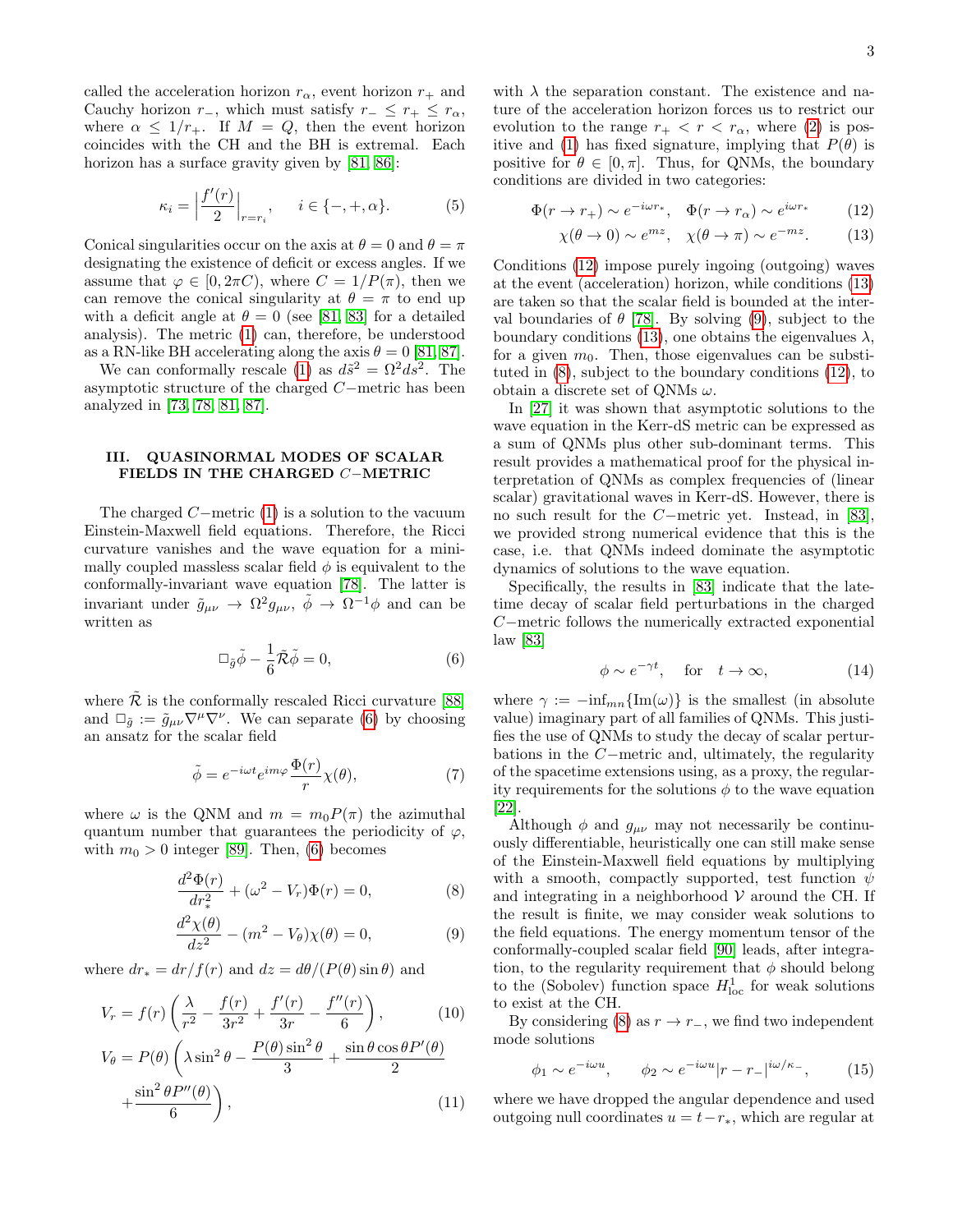

<span id="page-3-0"></span>FIG. 1. Left: Imaginary parts of the lowest-lying quasinormal modes for  $m_0 = 0$  and  $\alpha M = 0.15$  as a function of  $Q/M$ . The solid blue curves correspond to photon surface modes, the red dashed curves to acceleration modes and the green dotted curves to near extremal modes. Right: Time evolution of scalar perturbations on the charged  $C$ −metric with  $m_0 = 10$ ,  $Q/M = 0.3$ ,  $\alpha M = 0.1$  (blue curve),  $m_0 = 0$ ,  $Q/M = 0.3$ ,  $\alpha M = 0.05$  (red curve) and  $m_0 = 0$ ,  $Q/M = 0.9995$ ,  $\alpha M =$ 0.6 (green curve). The dominant mode extracted from the blue, red and green curves, at late times, belong to the photon surface, acceleration and near extremal family, respectively.

the CH. There,  $\phi_1$  is smooth, while  $\phi_2$  is not necessarily so. Therefore, considering  $\phi \in H^1_{loc}$ , we require finiteness of  $\int_{\mathcal{V}} (\partial_r \phi_2)^2 dr$  and arrive at the condition

<span id="page-3-2"></span>
$$
\beta := \gamma/\kappa_- > 1/2,\tag{16}
$$

which is identical to the one derived rigorously in [\[22\]](#page-5-1) for Kerr-dS. Since the metric should share similar regularity requirements as  $\phi$  [\[23,](#page-5-8) [32,](#page-5-6) [34\]](#page-5-9), then, for  $\beta > 1/2$ , the corresponding BH spacetime should extend beyond the CH with metric in  $H_{\text{loc}}^1$ .

To obtain the separation constant  $\lambda$  from [\(9\)](#page-2-3) for given  $m_0$ , we use the *Mathematica* package *QNMSpectral* developed in [\[91\]](#page-6-10) (based on pseudospectral collocation methods [\[92\]](#page-6-11)) and confirm the validity of our results with the Frobenious method [\[83\]](#page-6-2). To calculate  $\omega$ , we use QN-MSpectral, and confirm our results with the numerical scheme developed in [\[17\]](#page-4-13), based on the time-domain integration of [\(8\)](#page-2-3) and the application of the Prony method [\[93\]](#page-6-12) to extract the QNMs. For an extensive QNM analysis of the charged C−metric, see [\[83\]](#page-6-2).

# IV. QUASINORMAL MODES AND CAUCHY HORIZON STABILITY

Our numerics indicate the existence of three families of QNMs which antagonize each other in different regions of the parameter space, as show in Fig. [1](#page-3-0) and [2.](#page-3-1)

The first family of QNMs consists of the usual oscillatory modes obtained with standard WKB tools. We refer to them as "photon surface" (PS) modes (in blue in Fig. [1](#page-3-0) and [2\)](#page-3-1). These modes asymptote the oscillatory QNMs of non-accelerating BHs when  $\alpha \to 0$ . The dominant mode of the PS family is obtained at the large  $m$ limit. Our numerics indicate that  $m_0 = 10$  gives a very good approximation of the actual dominant mode [\[83\]](#page-6-2).



<span id="page-3-1"></span>FIG. 2. The parameter  $\beta$  calculated from the dominant quasinormal modes of a conformally-coupled scalar field propagating on the fixed near-extremally-charged C−metric, for various acceleration parameters  $\alpha M$ . The black horizontal lines denote  $\beta = 1/2$  (lower) and  $\beta = 1$  (upper), respectively. The blue curves correspond to the  $m_0 = 10$  approximation of the dominant photon surface modes, the red, dashed curves correspond to the  $m_0 = 0$  dominant acceleration modes, while the green dotted correspond to the  $m_0 = 0$  dominant near extremal modes.

The second family of modes, the acceleration QNMs (in red in Fig. [1](#page-3-0) and [2\)](#page-3-1), is a novel family first found in [\[83\]](#page-6-2), which depends linearly on the acceleration parameter and vanishes when  $\alpha \to 0$ . The acceleration modes are purely imaginary and arise due to the presence of the acceleration horizon. They are analogous to the de Sitter QNMs found in [\[35,](#page-5-10) [91,](#page-6-10) [94\]](#page-6-13). Our numerics suggest that the dominant mode of this family is obtained when  $m_0 = 0$  [\[83\]](#page-6-2).

The final family of modes is the near extremal (NE) family (in green in Fig. [1](#page-3-0) and [2\)](#page-3-1) which consists of purely imaginary modes and dominates the ringdown when the event and CH approach each other. This family asymp-totes the NE modes of RN [\[95\]](#page-6-14) as  $\alpha \to 0$  and vanishes at extremality. Similar modes have been found in RNdS for scalar [\[35,](#page-5-10) [38,](#page-5-13) [40\]](#page-5-14) and fermionic perturbations [\[41\]](#page-5-15). In our case, the dominant mode is obtained when  $m_0 = 0$ [\[83\]](#page-6-2).

For completeness, in the right panel of Fig. [1,](#page-3-0) we provide the temporal response of scalar perturbations for three distinct cases, chosen so that a different family dominates in each case. We observe that the latetime behavior of scalar fields on the charged C−metric is, indeed, exponential, while the extracted QNMs at late times match accurately the dominant QNMs derived from the spectral analysis. The parameters for these examples are only indicative, as we find that [\(14\)](#page-2-4) holds for various cases throughout the sub-extremal parameter space [\[83\]](#page-6-2).

In Fig. [2,](#page-3-1) we present the ratio  $-\text{Im}(\omega)/\kappa_-$  determined by the dominant QNMs of each family, in nearextremally-charged accelerating BHs, for various accel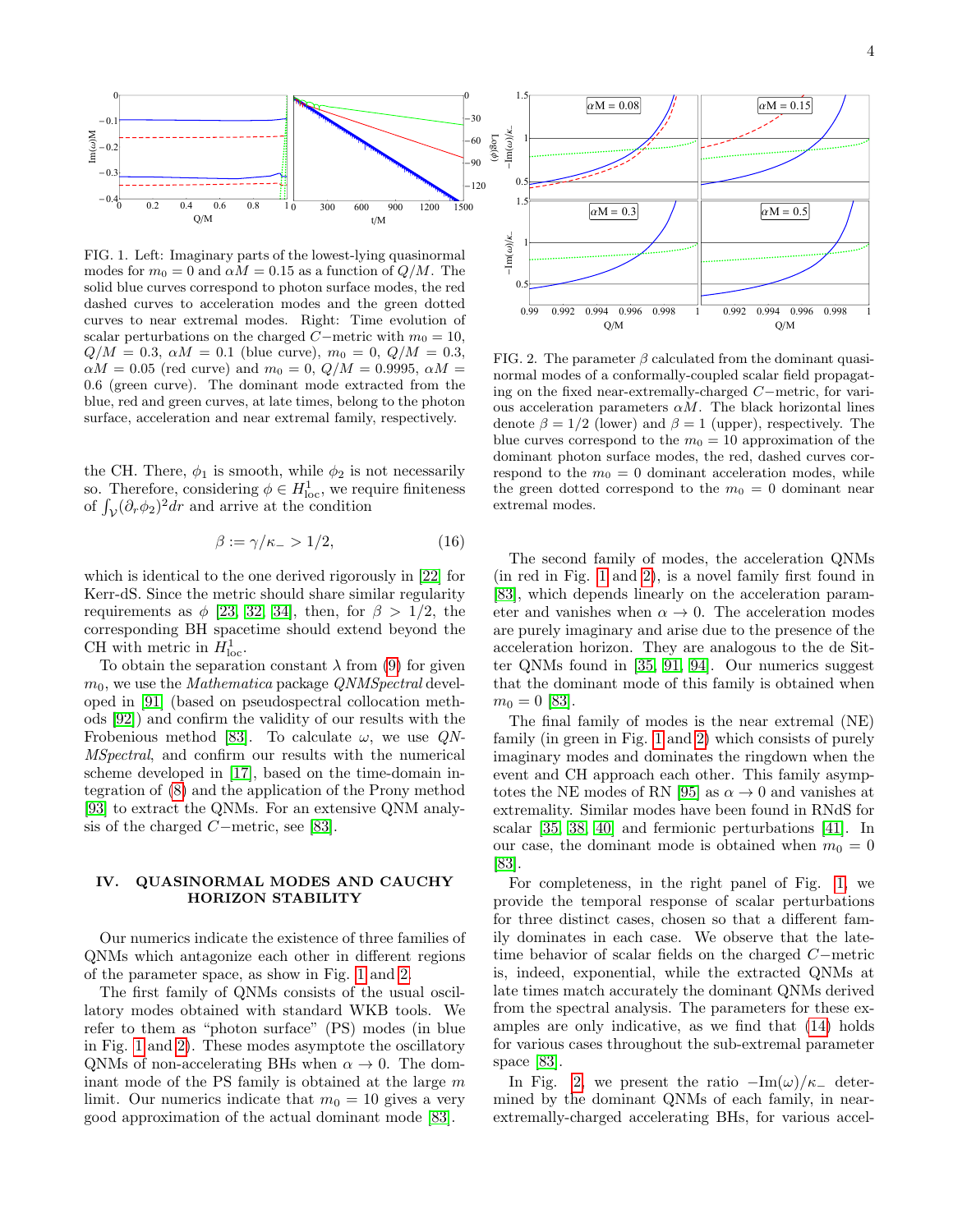eration parameters  $\alpha M$ . Then,  $\beta$  is obtained from the smallest contribution of all families of modes (cf. eq. [\(16\)](#page-3-2)). For slowly accelerating charged BHs, the  $m_0 = 0$ acceleration modes dominate throughout most of the subextremal parameter space. On the other hand, for sufficiently large acceleration the high-frequency PS modes dominate. Independently of the acceleration parameter though, there is always a small, but finite, region in the parameter space, when  $Q \to M$ , where the  $m_0 = 0$  NE family of modes dominates.

For all cases shown,  $\beta$  exceeds 1/2. In fact,  $\beta$  would diverge at extremality if only the PS and acceleration modes were present. However, the NE modes take over to keep  $\beta$  from exceeding unity. Nevertheless, the existence of regions in the parameter space of near-extremallycharged accelerating BHs where  $\beta > 1/2$ , indicates a potential violation of SCC.

## V. CONCLUSIONS

Until now, BHs without a cosmological constant are known to have unstable Cauchy horizons and satisfy SCC. In those cases, linear perturbations decay slowly enough [\[12\]](#page-4-10) to guarantee that the exponential blueshift effect, triggered at the CH, will turn this region into a mass-inflation singularity, where the field equations cease to make sense [\[10,](#page-4-8) [11\]](#page-4-9).

A recent study of linear scalar perturbations in the charged C−metric [\[83\]](#page-6-2) revealed that the existence of acceleration horizons leads to the exponential decay of perturbations which, in turn, are controlled by the dominant QNM at late times, even though the spacetime does not possess a cosmological constant. This can be understood from the fact that the asymptotic region is causally disconnected from the region considered for the evolution of the wave equation and the initial data considered resemble those used for the wave equation in RNdS spacetimes.

In this article, we exploit this late-time behavior of perturbations to test the modern formulation of SCC [\[96\]](#page-6-15), using QNMs [\[35\]](#page-5-10), in accelerating, charged BHs.

We have provided robust numerical evidence supporting the fact that the CH of near-extremally-charged accelerating BHs is stable against linear scalar field perturbations, and thus, SCC may be violated. This result is in agreement with the prediction that charged accelerating BHs may violate SCC near extremality [\[82\]](#page-6-1) and disproves the conjecture of [\[97\]](#page-6-16).

Although accelerating BHs without a cosmological constant may violate SCC, the charged C−metric describes an idealized scenario where BHs are uniformly accelerating away from each other indefinitely. While such accelerations may approximately occur in particle accelerators, a long lasting acceleration horizon does not seem to be present in BHs residing in binary mergers. The absence of an acceleration horizon would, then, lead to the usual power-law decay of scalar perturbations in asymptotically flat BHs, and SCC would be restored. In any case, the formation and evolution of cosmic strings [\[98\]](#page-6-17), predicted by quantum field theory and string theory, can provide the perpetual energy needed for a BH to form an acceleration horizon.

Finally, if one considers that SCC has been an important mathematical conjecture and a way to test classical GR and its limits, then its potential violation in the charged C−metric, which is an exact solution of GR generalizing the RN solution, deserves further investigation. Acknowledgements. We thank João Costa and Vitor Cardoso for useful comments. KD acknowledges financial support and hospitality from CAMGSD, IST, Univ. Lisboa where this project was initiated. FCM thanks support from CAMGSD, IST, Univ. Lisboa, and CMAT, Univ. Minho, through FCT funds UID/MAT/04459/2019 and Est-OE/MAT/UIDB/00013/2020, respectively, and FEDER Funds COMPETE.

- <span id="page-4-0"></span>[1] M. Dafermos, Commun. Pure Appl. Math. 58, 0445 (2005), [arXiv:gr-qc/0307013 \[gr-qc\].](http://arxiv.org/abs/gr-qc/0307013)
- <span id="page-4-1"></span>[2] A. Ori, Phys. Rev. **D61**[, 064016 \(2000\).](http://dx.doi.org/10.1103/PhysRevD.61.064016)
- <span id="page-4-2"></span>[3] J. Sbierski, [J. Diff. Geom.](http://dx.doi.org/10.4310/jdg/1518490820) 108, 319 (2018), [arXiv:1507.00601 \[gr-qc\].](http://arxiv.org/abs/1507.00601)
- <span id="page-4-3"></span>[4] S. W. Hawking and G. F. R. Ellis, [The Large Scale Struc](http://dx.doi.org/10.1017/CBO9780511524646)[ture of Space-Time](http://dx.doi.org/10.1017/CBO9780511524646), Cambridge Monographs on Mathematical Physics (Cambridge University Press, 2011).
- <span id="page-4-4"></span>[5] K. D. Kokkotas and B. G. Schmidt, [Living Rev. Rel.](http://dx.doi.org/10.12942/lrr-1999-2) 2, [2 \(1999\),](http://dx.doi.org/10.12942/lrr-1999-2) [arXiv:gr-qc/9909058 \[gr-qc\].](http://arxiv.org/abs/gr-qc/9909058)
- [6] E. Berti, V. Cardoso, and A. O. Starinets, [Class. Quant.](http://dx.doi.org/10.1088/0264-9381/26/16/163001) Grav. 26[, 163001 \(2009\),](http://dx.doi.org/10.1088/0264-9381/26/16/163001) [arXiv:0905.2975 \[gr-qc\].](http://arxiv.org/abs/0905.2975)
- <span id="page-4-5"></span>[7] R. A. Konoplya and A. Zhidenko, [Rev. Mod. Phys.](http://dx.doi.org/10.1103/RevModPhys.83.793) 83, [793 \(2011\),](http://dx.doi.org/10.1103/RevModPhys.83.793) [arXiv:1102.4014 \[gr-qc\].](http://arxiv.org/abs/1102.4014)
- <span id="page-4-6"></span>[8] M. Simpson and R. Penrose, [Int. J. Theor. Phys.](http://dx.doi.org/10.1007/BF00792069) 7, 183 [\(1973\).](http://dx.doi.org/10.1007/BF00792069)
- <span id="page-4-7"></span>[9] S. Chandrasekhar and J. B. Hartle, [Proceedings of the](http://www.jstor.org/stable/2397225) [Royal Society of London. Series A, Mathematical and](http://www.jstor.org/stable/2397225)

[Physical Sciences](http://www.jstor.org/stable/2397225) 384, 301 (1982).

- <span id="page-4-8"></span>[10] E. Poisson and W. Israel, [Phys. Rev. Lett.](http://dx.doi.org/10.1103/PhysRevLett.63.1663) 63, 1663 [\(1989\).](http://dx.doi.org/10.1103/PhysRevLett.63.1663)
- <span id="page-4-9"></span>[11] E. Poisson and W. Israel, Phys. Rev. **D41**[, 1796 \(1990\).](http://dx.doi.org/10.1103/PhysRevD.41.1796)
- <span id="page-4-10"></span>[12] R. H. Price, Phys. Rev. D5[, 2419 \(1972\).](http://dx.doi.org/10.1103/PhysRevD.5.2419)
- [13] E. W. Leaver, [Proc. Roy. Soc. Lond.](http://dx.doi.org/10.1098/rspa.1985.0119) A402, 285 (1985).
- [14] M. Dafermos and I. Rodnianski, [Invent. Math.](http://dx.doi.org/10.1007/s00222-005-0450-3) 162, 381 [\(2005\),](http://dx.doi.org/10.1007/s00222-005-0450-3) [arXiv:gr-qc/0309115 \[gr-qc\].](http://arxiv.org/abs/gr-qc/0309115)
- [15] M. Dafermos and I. Rodnianski, (2010), [arXiv:1010.5132](http://arxiv.org/abs/1010.5132)  $|gr-qc|.$
- [16] M. Dafermos, I. Rodnianski, and Y. Shlapentokh-Rothman, Ann. Math. 183[, 787 \(2016\).](http://dx.doi.org/10.4007/annals.2016.183.3.2)
- <span id="page-4-13"></span>[17] C. Gundlach, R. H. Price, and J. Pullin, [Phys. Rev. D](http://dx.doi.org/10.1103/PhysRevD.49.883) 49[, 883 \(1994\).](http://dx.doi.org/10.1103/PhysRevD.49.883)
- <span id="page-4-11"></span>[18] C. Gundlach, R. H. Price, and J. Pullin, [Phys. Rev. D](http://dx.doi.org/10.1103/PhysRevD.49.890) 49[, 890 \(1994\).](http://dx.doi.org/10.1103/PhysRevD.49.890)
- <span id="page-4-12"></span>[19] R. Penrose, Nuovo Cimento Rivista Serie 1 (1969).
- [20] D. Christodoulou, [Ann. of Math.](http://dx.doi.org/10.2307/121023) 144, 183 (1999).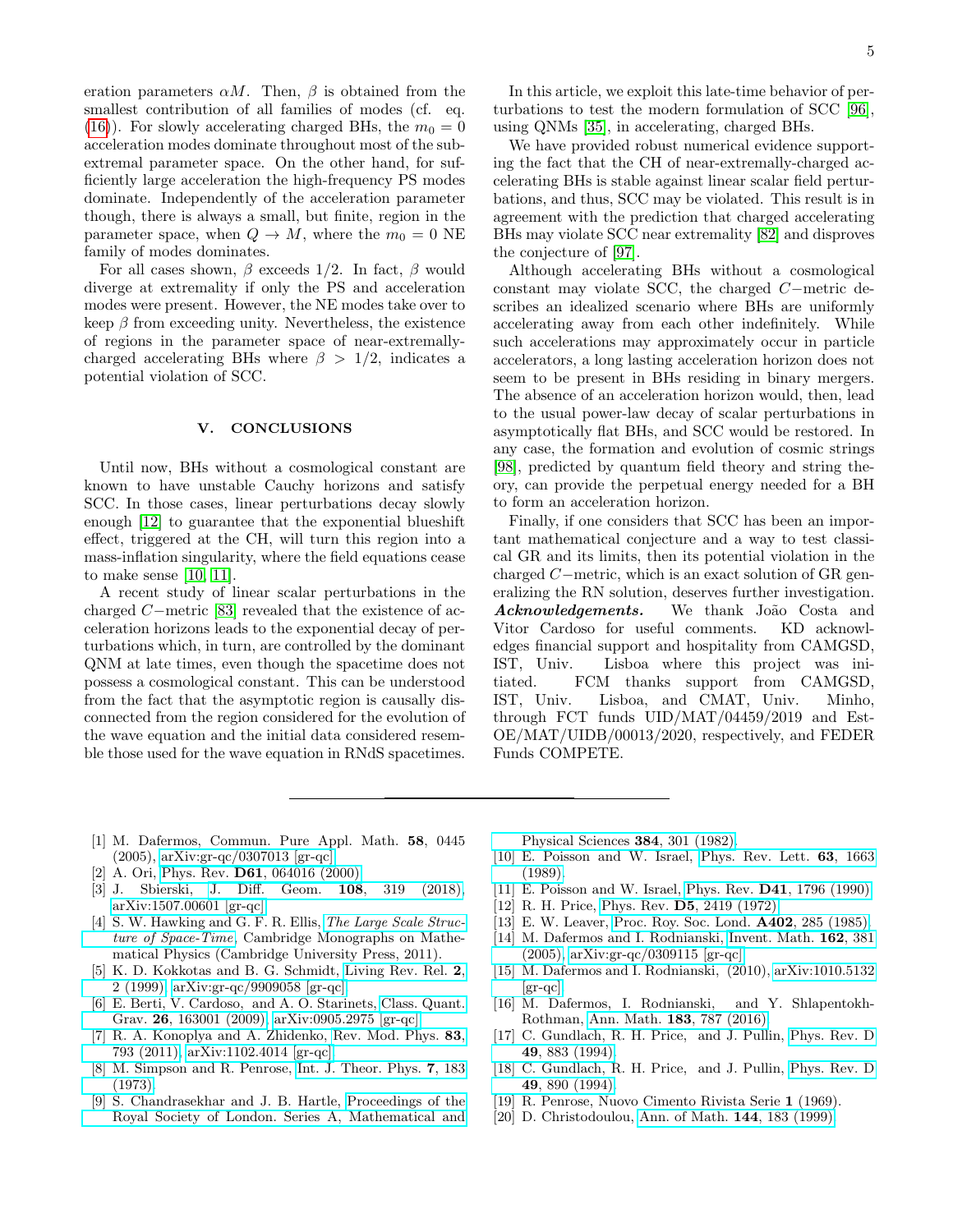- <span id="page-5-0"></span>[21] M. Dafermos, [Commun. Math. Phys.](http://dx.doi.org/10.1007/s00220-014-2063-4) 332, 729 (2014), [arXiv:1201.1797 \[gr-qc\].](http://arxiv.org/abs/1201.1797)
- <span id="page-5-1"></span>[22] P. Hintz and A. Vasy, J. Math. Phys. 58[, 081509 \(2017\),](http://dx.doi.org/10.1063/1.4996575) [arXiv:1512.08004 \[math.AP\].](http://arxiv.org/abs/1512.08004)
- <span id="page-5-8"></span>[23] P. Hintz and A. Vasy, Acta Mathematica **220**, 1 (2018).
- <span id="page-5-2"></span>[24] P. Hintz, [Annals of PDE \(2018\), 10.1007/s40818-018-](http://dx.doi.org/10.1007/s40818-018-0047-y) [0047-y,](http://dx.doi.org/10.1007/s40818-018-0047-y) [arXiv:1612.04489 \[math.AP\].](http://arxiv.org/abs/1612.04489)
- <span id="page-5-3"></span>[25] J.-F. Bony and D. Häfner, Communications in Mathematical Physics 282, 697 (2008).
- [26] S. Barreto and M. Zworski, Math. Res. Lett. 4, 103 (1997).
- <span id="page-5-31"></span>[27] S. Dyatlov, [Annales Henri Poincare](http://dx.doi.org/10.1007/s00023-012-0159-y) 13, 1101 (2012), [arXiv:1101.1260 \[math.AP\].](http://arxiv.org/abs/1101.1260)
- <span id="page-5-4"></span>[28] S. Dyatlov, [Commun. Math. Phys.](http://dx.doi.org/10.1007/s00220-014-2255-y) 335, 1445 (2015), [arXiv:1305.1723 \[gr-qc\].](http://arxiv.org/abs/1305.1723)
- <span id="page-5-5"></span>[29] J. L. Costa, P. M. Girão, J. Natário, and J. D. Silva, [Class. Quant. Grav.](http://dx.doi.org/10.1088/0264-9381/32/1/015017) 32, 015017 (2015), [arXiv:1406.7245](http://arxiv.org/abs/1406.7245) [\[gr-qc\].](http://arxiv.org/abs/1406.7245)
- [30] J. L. Costa, P. M. Girão, J. Natário, and J. D. Silva, [Commun. Math. Phys.](http://dx.doi.org/10.1007/s00220-015-2433-6) 339, 903 (2015), [arXiv:1406.7253](http://arxiv.org/abs/1406.7253)  $\left[\mathrm{gr}\text{-}\mathrm{qc}\right]$ .
- [31] J. L. Costa, P. M. Girão, J. Natário, and J. D. Silva, Ann. PDE 3: 8[, 064033 \(2017\).](http://dx.doi.org/10.1103/PhysRevD.69.064033)
- <span id="page-5-6"></span>[32] J. L. Costa, P. M. Girão, J. Natário, and J. D. Silva, [Commun. Math. Phys.](http://dx.doi.org/10.1007/s00220-018-3122-z) 361, 289 (2018), [arXiv:1707.08975 \[gr-qc\].](http://arxiv.org/abs/1707.08975)
- <span id="page-5-7"></span>[33] A. Ori, [Phys. Rev. Lett.](http://dx.doi.org/10.1103/PhysRevLett.67.789) **67**, 789 (1991).
- <span id="page-5-9"></span>[34] M. Dafermos and J. Luk, (2017), [arXiv:1710.01722 \[gr](http://arxiv.org/abs/1710.01722)[qc\].](http://arxiv.org/abs/1710.01722)
- <span id="page-5-10"></span>[35] V. Cardoso, J. L. Costa, K. Destounis, P. Hintz, and A. Jansen, [Phys. Rev. Lett.](http://dx.doi.org/ 10.1103/PhysRevLett.120.031103) 120, 031103 (2018), [arXiv:1711.10502 \[gr-qc\].](http://arxiv.org/abs/1711.10502)
- <span id="page-5-11"></span>[36] J. L. Costa and A. T. Franzen, Ann. Henri Poincaré 18, [3371 \(2017\),](http://dx.doi.org/10.1007/s00023-017-0592-z) [arXiv:1607.01018 \[gr-qc\].](http://arxiv.org/abs/1607.01018)
- <span id="page-5-12"></span>[37] S. Klainerman, I. Rodnianski, and J. Szeftel, Invent. Math. 202, 91 (2012), [arXiv:1204.1767 \[math.AP\].](http://arxiv.org/abs/1204.1767)
- <span id="page-5-13"></span>[38] V. Cardoso, J. L. Costa, K. Destounis, P. Hintz, and A. Jansen, Phys. Rev. D98[, 104007 \(2018\),](http://dx.doi.org/ 10.1103/PhysRevD.98.104007) [arXiv:1808.03631 \[gr-qc\].](http://arxiv.org/abs/1808.03631)
- [39] Y. Mo, Y. Tian, B. Wang, H. Zhang, and Z. Zhong, [Phys.](http://dx.doi.org/ 10.1103/PhysRevD.98.124025) Rev. D98[, 124025 \(2018\),](http://dx.doi.org/ 10.1103/PhysRevD.98.124025) [arXiv:1808.03635 \[gr-qc\].](http://arxiv.org/abs/1808.03635)
- <span id="page-5-14"></span>[40] O. J. C. Dias, H. S. Reall, and J. E. Santos, [Class. Quant.](http://dx.doi.org/10.1088/1361-6382/aafcf2) Grav. 36[, 045005 \(2019\),](http://dx.doi.org/10.1088/1361-6382/aafcf2) [arXiv:1808.04832 \[gr-qc\].](http://arxiv.org/abs/1808.04832)
- <span id="page-5-15"></span>[41] K. Destounis, Phys. Lett. B795[, 211 \(2019\),](http://dx.doi.org/10.1016/j.physletb.2019.06.015) [arXiv:1811.10629 \[gr-qc\].](http://arxiv.org/abs/1811.10629)
- <span id="page-5-16"></span>[42] B. Ge, J. Jiang, B. Wang, H. Zhang, and Z. Zhong, JHEP 01[, 123 \(2019\),](http://dx.doi.org/ 10.1007/JHEP01(2019)123) [arXiv:1810.12128 \[gr-qc\].](http://arxiv.org/abs/1810.12128)
- <span id="page-5-17"></span>[43] O. J. C. Dias, H. S. Reall, and J. E. Santos, [JHEP](http://dx.doi.org/10.1007/JHEP10(2018)001) 10, [001 \(2018\),](http://dx.doi.org/10.1007/JHEP10(2018)001) [arXiv:1808.02895 \[gr-qc\].](http://arxiv.org/abs/1808.02895)
- <span id="page-5-18"></span>[44] O. J. C. Dias, F. C. Eperon, H. S. Reall, and J. E. Santos, Phys. Rev. D97[, 104060 \(2018\),](http://dx.doi.org/10.1103/PhysRevD.97.104060) [arXiv:1801.09694 \[gr](http://arxiv.org/abs/1801.09694)[qc\].](http://arxiv.org/abs/1801.09694)
- <span id="page-5-19"></span>[45] M. Dafermos and Y. Shlapentokh-Rothman, [Class.](http://dx.doi.org/10.1088/1361-6382/aadbcf) Quant. Grav. 35[, 195010 \(2018\),](http://dx.doi.org/10.1088/1361-6382/aadbcf) [arXiv:1805.08764 \[gr](http://arxiv.org/abs/1805.08764)[qc\].](http://arxiv.org/abs/1805.08764)
- [46] R. Luna, M. Zilhão, V. Cardoso, J. L. Costa, and J. Natário, Phys. Rev. **D99**[, 064014 \(2019\),](http://dx.doi.org/ 10.1103/PhysRevD.99.064014) [arXiv:1810.00886 \[gr-qc\].](http://arxiv.org/abs/1810.00886)
- [47] M. Rahman, S. Chakraborty, S. SenGupta, and A. A. Sen, JHEP 03[, 178 \(2019\),](http://dx.doi.org/10.1007/JHEP03(2019)178) [arXiv:1811.08538 \[gr-qc\].](http://arxiv.org/abs/1811.08538)
- [48] H. Liu, Z. Tang, K. Destounis, B. Wang, E. Papantonopoulos, and H. Zhang, JHEP 03[, 187 \(2019\),](http://dx.doi.org/10.1007/JHEP03(2019)187) [arXiv:1902.01865 \[gr-qc\].](http://arxiv.org/abs/1902.01865)
- [49] B. Gwak, [Eur. Phys. J. C](http://dx.doi.org/10.1140/epjc/s10052-019-7283-5) 79, 767 (2019),

[arXiv:1812.04923 \[gr-qc\].](http://arxiv.org/abs/1812.04923)

- [50] Y. Gim and B. Gwak, Phys. Rev. D 100[, 124001 \(2019\).](http://dx.doi.org/10.1103/PhysRevD.100.124001)
- [51] G. Etesi, (2019), [arXiv:1905.03952 \[gr-qc\].](http://arxiv.org/abs/1905.03952)
- [52] M. Rahman, (2019), [arXiv:1905.06675 \[gr-qc\].](http://arxiv.org/abs/1905.06675)
- [53] H. Guo, H. Liu, X.-M. Kuang, and B. Wang, [Eur. Phys.](http://dx.doi.org/ 10.1140/epjc/s10052-019-7416-x) J. C 79[, 891 \(2019\).](http://dx.doi.org/ 10.1140/epjc/s10052-019-7416-x)
- [54] O. J. C. Dias, H. S. Reall, and J. E. Santos, [J. High](http://dx.doi.org/10.1007/JHEP12(2019)097) [Energ. Phys.](http://dx.doi.org/10.1007/JHEP12(2019)097) 2019, 97 (2019).
- [55] Q. Gan, G. Guo, P. Wang, and H. Wu, [Phys. Rev. D](http://dx.doi.org/ 10.1103/PhysRevD.100.124009) 100[, 124009 \(2019\).](http://dx.doi.org/ 10.1103/PhysRevD.100.124009)
- [56] K. Destounis, R. D. Fontana, F. C. Mena, and E. Papantonopoulos, JHEP 10[, 280 \(2019\),](http://dx.doi.org/10.1007/JHEP10(2019)280) [arXiv:1908.09842](http://arxiv.org/abs/1908.09842) [\[gr-qc\].](http://arxiv.org/abs/1908.09842)
- [57] X. Liu, S. Van Vooren, H. Zhang, and Z. Zhong, [JHEP](http://dx.doi.org/ 10.1007/JHEP10(2019)186) 10[, 186 \(2019\),](http://dx.doi.org/ 10.1007/JHEP10(2019)186) [arXiv:1909.07904 \[hep-th\].](http://arxiv.org/abs/1909.07904)
- [58] H. Zhang and Z. Zhong, (2019), [arXiv:1910.01610 \[hep](http://arxiv.org/abs/1910.01610)[th\].](http://arxiv.org/abs/1910.01610)
- [59] Y. Chen, Q. Gan, and G. Guo, [Commun. Theor. Phys.](http://dx.doi.org/ 10.1088/1572-9494/ab6912) 72[, 035405 \(2020\),](http://dx.doi.org/ 10.1088/1572-9494/ab6912) [arXiv:1911.06628 \[gr-qc\].](http://arxiv.org/abs/1911.06628)
- [60] A. K. Mishra and S. Chakraborty, [Phys. Rev. D](http://dx.doi.org/10.1103/PhysRevD.101.064041) 101, [064041 \(2020\),](http://dx.doi.org/10.1103/PhysRevD.101.064041) [arXiv:1911.09855 \[gr-qc\].](http://arxiv.org/abs/1911.09855)
- [61] Q. Gan, P. Wang, H. Wu, and H. Yang, (2019), [arXiv:1911.10996 \[gr-qc\].](http://arxiv.org/abs/1911.10996)
- [62] S. Hollands, R. M. Wald, and J. Zahn, (2019), [arXiv:1912.06047 \[gr-qc\].](http://arxiv.org/abs/1912.06047)
- [63] M. Rahman, S. Mitra, and S. Chakraborty, (2020), [arXiv:2001.00599 \[gr-qc\].](http://arxiv.org/abs/2001.00599)
- [64] A. K. Mishra, (2020), [arXiv:2004.01243 \[gr-qc\].](http://arxiv.org/abs/2004.01243)
- [65] R. Emparan and M. Tomašević,  $(2020)$ , [arXiv:2002.02083 \[hep-th\].](http://arxiv.org/abs/2002.02083)
- <span id="page-5-20"></span>[66] M. Casals and C. I. S. Marinho, "Glimpses of violation of strong cosmic censorship in rotating black holes," (2020), [arXiv:2006.06483 \[gr-qc\].](http://arxiv.org/abs/2006.06483)
- <span id="page-5-21"></span>[67] H. Weyl, [Annalen der Physik](http://dx.doi.org/10.1002/andp.19173591804) 359, 117 (1917), [https://onlinelibrary.wiley.com/doi/pdf/10.1002/andp.19173591804.](http://arxiv.org/abs/https://onlinelibrary.wiley.com/doi/pdf/10.1002/andp.19173591804)
- <span id="page-5-22"></span>[68] J. B. Griffiths and J. Podolský, *[Exact Space-Times in](http://dx.doi.org/10.1017/CBO9780511635397)* [Einstein's General Relativity](http://dx.doi.org/10.1017/CBO9780511635397), Cambridge Monographs on Mathematical Physics (Cambridge University Press, 2009).
- <span id="page-5-23"></span>[69] M. Appels, R. Gregory, and D. Kubizňák, [Phys. Rev.](http://dx.doi.org/ 10.1103/PhysRevLett.117.131303) Lett. 117[, 131303 \(2016\).](http://dx.doi.org/ 10.1103/PhysRevLett.117.131303)
- [70] R. Gregory and A. Scoins, Physics Letters B 796, 191 (2019).
- [71] A. Anabalón, F. Gray, R. Gregory, D. Kubizňák, and R. B. Mann, JHEP 04[, 096 \(2019\),](http://dx.doi.org/ 10.1007/JHEP04(2019)096) [arXiv:1811.04936](http://arxiv.org/abs/1811.04936) [\[hep-th\].](http://arxiv.org/abs/1811.04936)
- <span id="page-5-24"></span>[72] A. Anabalón, M. Appels, R. Gregory, D. Kubizňák, R. B. Mann, and A. Ovgün, Phys. Rev. **D98**[, 104038 \(2018\),](http://dx.doi.org/ 10.1103/PhysRevD.98.104038) [arXiv:1805.02687 \[hep-th\].](http://arxiv.org/abs/1805.02687)
- <span id="page-5-25"></span>[73] A. Ashtekar and T. Dray, [Comm. Math. Phys.](https://projecteuclid.org:443/euclid.cmp/1103909143) 79, 581 [\(1981\).](https://projecteuclid.org:443/euclid.cmp/1103909143)
- [74] J. Podolsky, M. Ortaggio, and P. Krtouss, Phys. Rev. D 68, 124004.
- [75] J. Bicak, P. Reilly, and J. Winicour, Gen. Relat. Grav. 20.
- <span id="page-5-26"></span>[76] P. P. R. Gómez and J. Winicour, Journal of Mathematical Physics 35.
- <span id="page-5-27"></span>[77] S. W. Hawking and S. F. Ross, [Phys. Rev. Lett.](http://dx.doi.org/10.1103/PhysRevLett.75.3382) 75, 3382 [\(1995\).](http://dx.doi.org/10.1103/PhysRevLett.75.3382)
- <span id="page-5-28"></span>[78] S. W. Hawking and S. F. Ross, [Phys. Rev.](http://dx.doi.org/10.1103/PhysRevD.56.6403) D56, 6403 [\(1997\),](http://dx.doi.org/10.1103/PhysRevD.56.6403) [arXiv:hep-th/9705147 \[hep-th\].](http://arxiv.org/abs/hep-th/9705147)
- <span id="page-5-29"></span>[79] D. M. Eardley, G. T. Horowitz, D. A. Kastor, and J. Traschen, [Phys. Rev. Lett.](http://dx.doi.org/10.1103/PhysRevLett.75.3390) 75, 3390 (1995).
- <span id="page-5-30"></span>[80] R. Emparan and H. S. Reall, [Phys. Rev. Lett.](http://dx.doi.org/10.1103/PhysRevLett.88.101101) 88, 101101